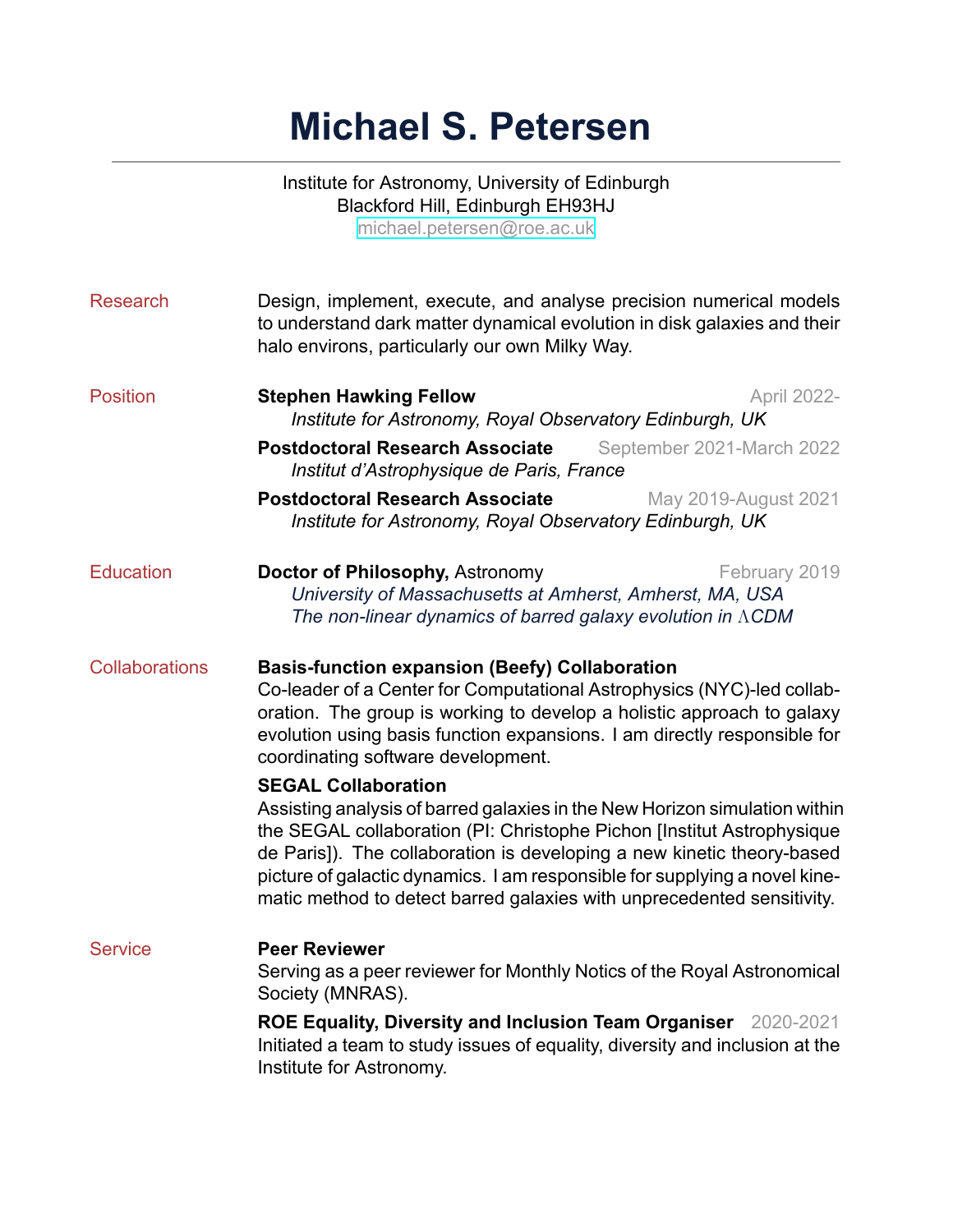### **ROE Seminar Organiser** 2019-2021

Responsible for selection of speakers and organising delivery of talks for the Royal Observatory. Includes remote organisation and hosting during work-from-home period.

**ROE Local Universe Reading Group Organiser** 2019-2021 Responsible for programming and hosting a roughly dozen-person reading group covering multiple research teams at the ROE. Includes remote organisation and hosting during work-from-home period.

# Teaching & Advising Columbia Post-Baccalaureate Program Research Advisor 2020-

2022

Assisted advising, providing project guidance and numerical training, to a post-baccalaureate student at Columbia University, New York.

**University of Edinburgh Research Advisor** 2019-2021 Designed and advised a masters project at the University of Edinburgh. Designed, sought funding for, and advised two summer research projects for advanced undergraduate students at the University of Edinburgh. Designed and advised seven research projects for undergraduate students at the University of Edinburgh over four semesters.

| <b>Recent Invited</b><br><b>Science Talks</b>   | <b>Strasbourg Observatory</b><br>A new picture for the Large Magellanic Cloud-Milky Way interaction                                                                                                                                                                                                                                      | <b>March 2022</b> |
|-------------------------------------------------|------------------------------------------------------------------------------------------------------------------------------------------------------------------------------------------------------------------------------------------------------------------------------------------------------------------------------------------|-------------------|
|                                                 | <b>University of Surrey</b><br>Modelling Milky Way dark matter from the largest to the smallest scales                                                                                                                                                                                                                                   | February 2021     |
|                                                 | Institute of Astronomy (Cambridge) Dynamics Group<br>Bar models beyond analytic formulae                                                                                                                                                                                                                                                 | May 2020          |
|                                                 | AIP (Potsdam) Local Universe Group<br>Bespoke N-body experiments in barred galaxy dynamics                                                                                                                                                                                                                                               | January 2020      |
| <b>Recent Public</b><br><b>Engagement Talks</b> | <b>Royal Observatory Edinburgh</b><br>How do astronomers model gravity?                                                                                                                                                                                                                                                                  | January 2021      |
|                                                 | <b>Royal Observatory Open Days</b><br>September 2020<br>Spaceship Earth: The amazing travels of our home through the cosmos                                                                                                                                                                                                              |                   |
|                                                 | <b>Highlands Astronomical Society</b><br>Why Can't We Find Dark Matter?                                                                                                                                                                                                                                                                  | August 2020       |
| <b>Publications</b>                             | <b>First-author publications</b><br>9. Petersen, M. S., Peñarrubia, J., and Jones, E. Tidally stripped halo<br>stars from the Large Magellanic Cloud in the Galactic North, MNRAS<br>accepted.<br>8. Petersen, M. S., Weinberg, M. D., and Katz, N. exp: N-body inte-<br>gration using basis function expansions, 2022, MNRAS, 510:6201. |                   |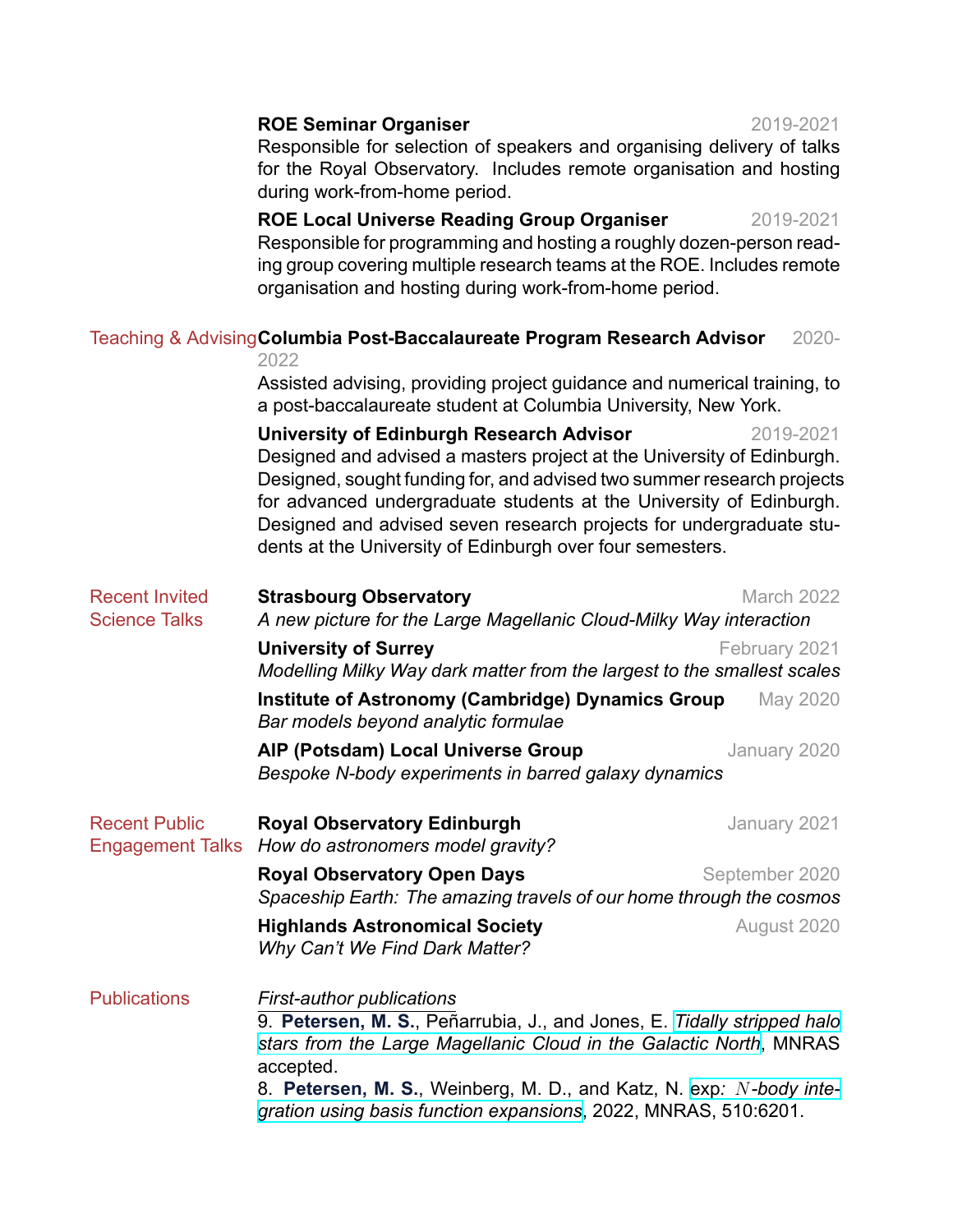7. **Petersen, M. S.** & Peñarrubia, J. *[Detection of the Milky Way reflex](https://ui.adsabs.harvard.edu/abs/2021NatAs...5..251P/abstract) [motion induced by the Large Magellanic Cloud infall](https://ui.adsabs.harvard.edu/abs/2021NatAs...5..251P/abstract)*, 2021, Nature Astronomy, 5, 251. See summary of [press coverage here.](https://nature.altmetric.com/details/94805693/news)

6. **Petersen, M. S.**, Weinberg, M. D., and Katz, N. *[Using commensura](https://ui.adsabs.harvard.edu/abs/2021MNRAS.500..838P/abstract)[bilities and orbit structure to understand barred galaxy evolution](https://ui.adsabs.harvard.edu/abs/2021MNRAS.500..838P/abstract)*, 2021, MNRAS, 500:838.

5. **Petersen, M. S.** & Peñarrubia, J. *[Reflex motion in the Milky Way](https://ui.adsabs.harvard.edu/abs/2020MNRAS.494L..11P/abstract) [stellar halo resulting from the Large Magellanic Cloud infall](https://ui.adsabs.harvard.edu/abs/2020MNRAS.494L..11P/abstract)*, 2020, MN-RASL, 494:11.

4. **Petersen, M. S.**, Weinberg, M. D., and Katz, N. *[Using torque to un](https://ui.adsabs.harvard.edu/abs/2019MNRAS.490.3616P/abstract)[derstand barred galaxy models](https://ui.adsabs.harvard.edu/abs/2019MNRAS.490.3616P/abstract)*, 2019, MNRAS, 490:3616.

3. **Petersen, M. S.**, Gutermuth, R.A., Nagel, E., Wilson, G.W., Lane, J. Early science with the Large Millimetre Telescope: new mm-wave detec*[tions of circumstellar discs in IC 348 from LMT/AzTEC](https://ui.adsabs.harvard.edu/abs/2019MNRAS.488.1462P/abstract)*, 2019, MNRAS, 488:1462.

2. **Petersen, M. S.**, Katz, N. , & Weinberg, M.D. *[The Dynamical Re](http://adsabs.harvard.edu/abs/2016PhRvD..94l3013P)*sponse of Dark Matter to Galaxy Evolution Affects Direct-Detection Ex*[periments](http://adsabs.harvard.edu/abs/2016PhRvD..94l3013P)*, Phys Rev D, 2016. Figure 4 was featured as part of the journal's ['Kaleidoscope'](https://journals.aps.org/prd/kaleidoscope/prd/94/12/123013).

1. **Petersen, M. S.**, Weinberg, M. D., and Katz, N. *[Dark matter trapping](http://adsabs.harvard.edu/abs/2016MNRAS.463.1952P) [by stellar bars: the shadow bar](http://adsabs.harvard.edu/abs/2016MNRAS.463.1952P)* 2016, MNRAS, 463:1952–1967.

#### *First-author publications in review*

1. **Petersen, M. S.**, Weinberg, M. D., and Katz, N. *[Using harmonic de](https://ui.adsabs.harvard.edu/abs/2019arXiv190308203P/abstract)[composition to understand barred galaxy evolution](https://ui.adsabs.harvard.edu/abs/2019arXiv190308203P/abstract), arXiv e-prints.* 

#### **Significant co-authored publications**

6. Lilleengen, S., **Petersen, M. S.**, Erkal, D. and others. *[The effect of](https://ui.adsabs.harvard.edu/abs/2022arXiv220501688L/abstract) [the deforming dark matter haloes of the Milky Way and the Large Mag](https://ui.adsabs.harvard.edu/abs/2022arXiv220501688L/abstract)[ellanic Cloud on the OrphanChenab stream](https://ui.adsabs.harvard.edu/abs/2022arXiv220501688L/abstract)*, MNRAS submitted.

5. Donaldson, K., **Petersen, M. S.**, and Peñarrubia, J.. *[Effects on the](https://ui.adsabs.harvard.edu/abs/2022MNRAS.513L..46D/abstract) [local dark matter distribution due to the Large Magellanic Cloud](https://ui.adsabs.harvard.edu/abs/2022MNRAS.513L..46D/abstract)*, 2022, MNRASL 513:L48.

4. Reddish, J., Kraljic, K, **Petersen, M. S.**, and others. *[The NewHorizon](https://ui.adsabs.harvard.edu/abs/2022MNRAS.512..160R/abstract) [Simulation – To Bar Or Not To Bar](https://ui.adsabs.harvard.edu/abs/2022MNRAS.512..160R/abstract)*, 2022, MNRAS 512:160.

3. Peñarrubia, J. & **Petersen, M. S.** *[Identification of Sagittarius stream](https://ui.adsabs.harvard.edu/abs/2021MNRAS.508L..26P/abstract) [members in Angular Momentum space with Gaussian mixture techniques](https://ui.adsabs.harvard.edu/abs/2021MNRAS.508L..26P/abstract)*, 2021, MNRASL 508:L26.

2. Weinberg, M. D. & **Petersen, M. S.** *[Using Multichannel Singular](https://ui.adsabs.harvard.edu/abs/2021MNRAS.501.5408W/abstract) [Spectrum Analysis to Study Galaxy Dynamics](https://ui.adsabs.harvard.edu/abs/2021MNRAS.501.5408W/abstract)*, 2021, MNRAS 501:5408. 1. Bary, Jeffrey S. & **Petersen, M. S.***[Anomalous Accretion Activity and](http://adsabs.harvard.edu/abs/2014ApJ...792...64B)*

*[the Spotted Nature of the DQ Tau Binary System](http://adsabs.harvard.edu/abs/2014ApJ...792...64B)* 2014, ApJ, 792:64.